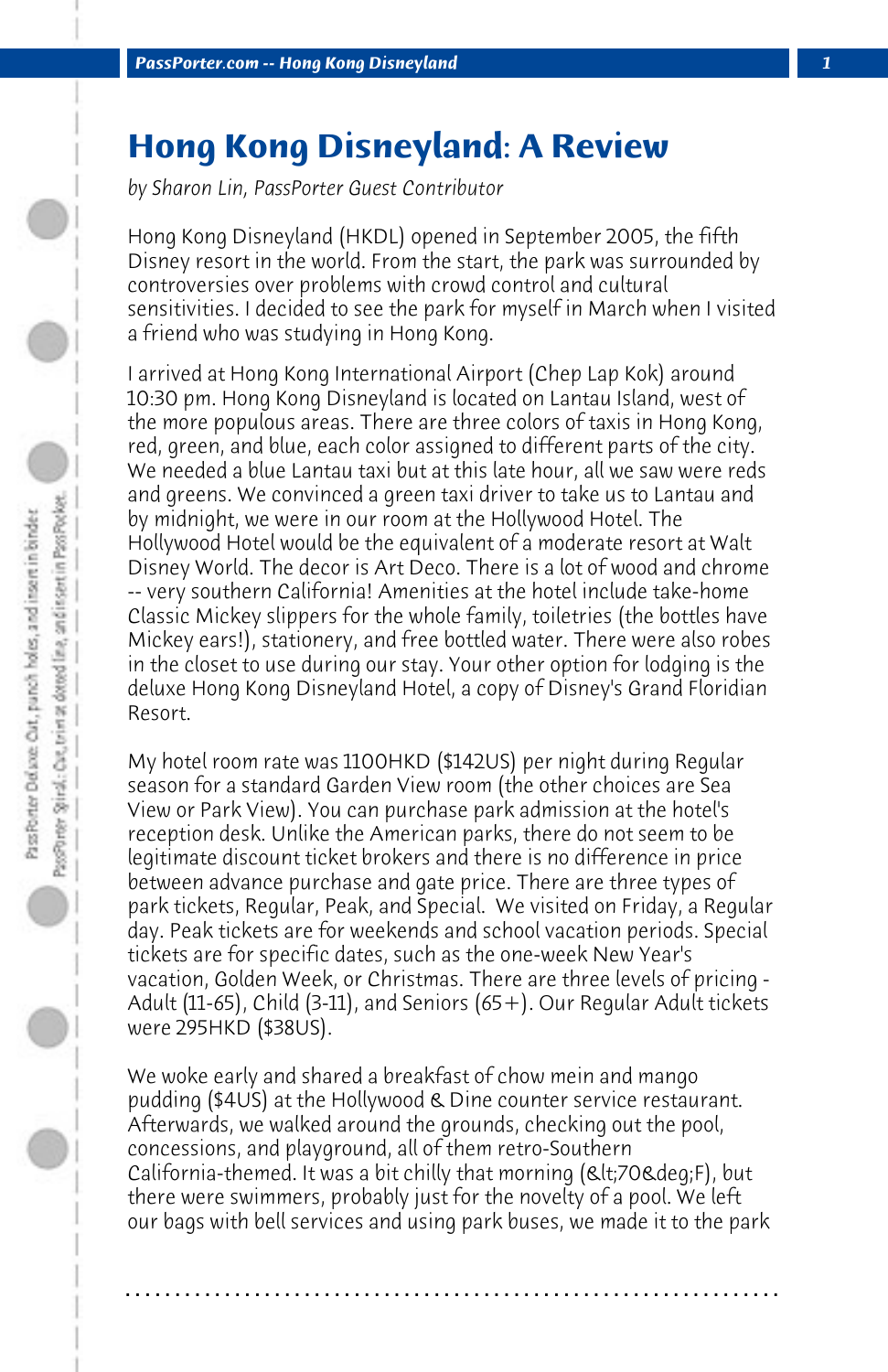before rope drop at 10:00 am.

The park is strikingly small. There are four lands: Main Street, USA (which is a truncated version of the American ones), Adventureland (looks familiar), Fantasyland (which is very small compared to Orlando's jam-packed area), and Tomorrowland (with the familiar Orbitron from Disneyland Paris and the imposing Space Mountain building). What's immediately obvious is what is NOT there. I kept saying things like, "What do you mean there's no It's a Small World? How can there not be a Pirates ride?" Sleeping Beauty Castle is, frankly, stubby in comparison to Cinderella Castle. It's surrounded by a moat, but there is nothing inside it. The two restaurants in Fantasyland (Royal Banquet Hall and Clopin's Festival of Foods inspired by "The Hunchback of Notre Dame") are actually located in side buildings behind the castle. To the right of the castle is Snow White Grotto, with its wishing well. It's pretty and different, but not much more than a quiet photo op.

As the park caters mainly to Asian tourists (particularly visitors from Mainland China), Disney planned lots of "photo op spots" throughout the park. Interestingly, outside some of the ride attractions, there were ride vehicles for photo ops so that you could get a clear picture without experiencing the ride itself.

We headed for Tomorrowland first. Although they do offer the FastPass system, there was no need for us to use it at all, the park was not crowded. The longest posted wait time was ten minutes. Space Mountain is currently the only thrill ride at the park. It is a smooth ride, really dark (couldn't see my hand in front of my face), and fast! There is also music that accompanies this ride that I found irritating after a while.

Next we headed to the Buzz Lightyear Astro Blasters, which we did at least three times. We stopped for lunch at Comet Cafe in Tomorrowland. We had spareribs, which came with rice, steamed vegetables, and tea. There are plenty of places to get food, both counter and table service. Most feature Chinese food from different regions, but the Starliner Diner is Hong Kong's answer to Cosmic Ray's. Also located in Tomorrowland, it has the usual burgers and chicken.

Hong Kong Disneyland is more show-oriented than ride-oriented. The shows are more elaborate than in the US and are performed in English with Cantonese and some Mandarin (People in Hong Kong speak English and Cantonese, but with so many Mainland Chinese guests, they also use Mandarin at the park.) Festival of the Lion King was in a big theater, and while the acrobatics and music were the same, two performers dressed as animals gave quick plot explanations in

**. . . . . . . . . . . . . . . . . . . . . . . . . . . . . . . . . . . . . . . . . . . . . . . . . . . . . . . . . . . . . . . . . .**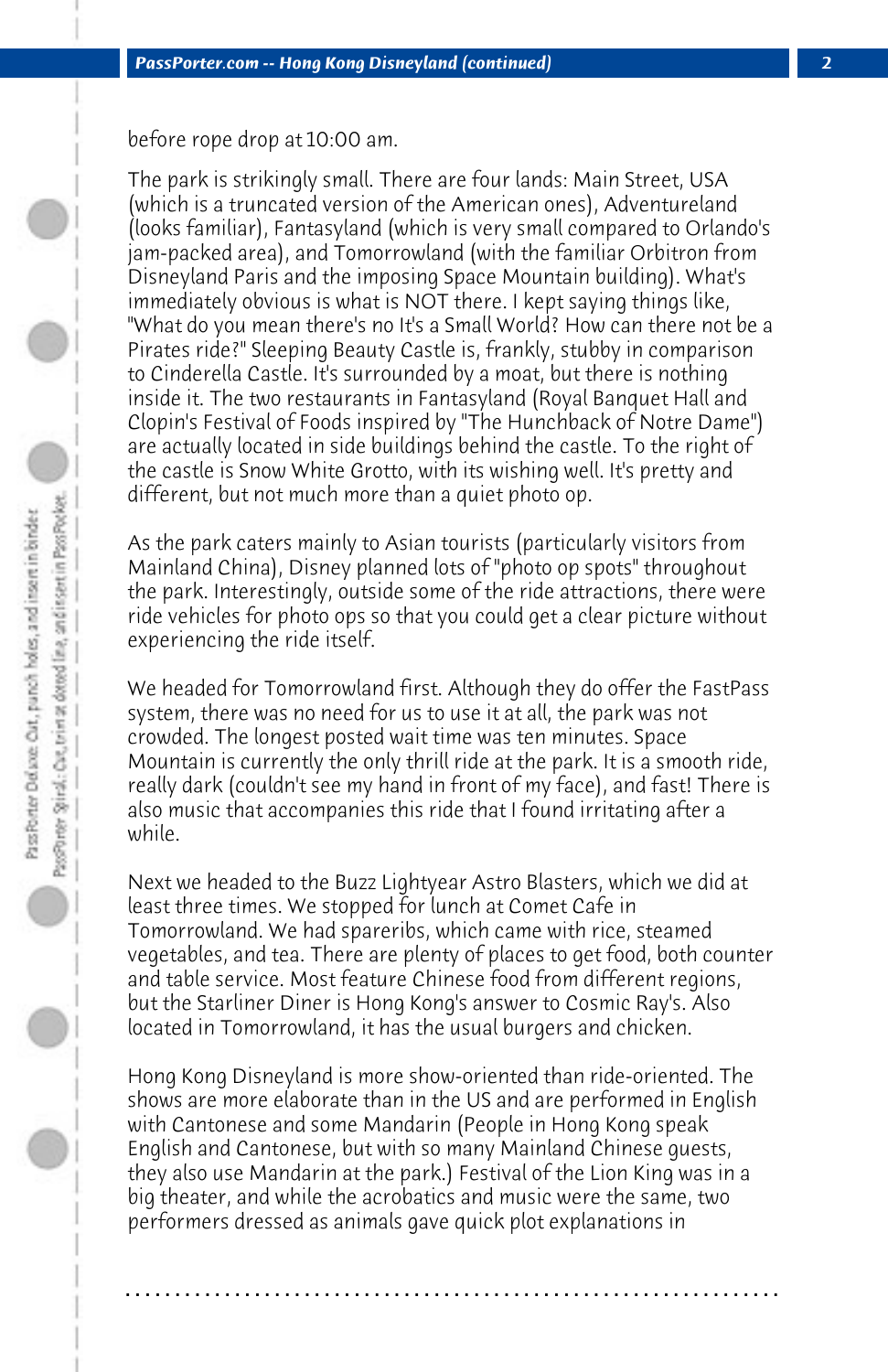Cantonese. The other show is the Golden Mickeys, imported from the Disney Cruise Line. It's a red-carpet awards presentation for the Disney movies we all know and love.

In Adventureland, we only went on the Jungle River Cruise and skipped Tarzan's Treehouse. I enjoyed seeing the updated Animatronics and slightly different landscaping.

Finally, we hit Fantasyland. We went on Dumbo; it was nice to see this ride all shiny and new. Then we went on the Many Adventures of Winnie-the-Pooh. Riding through Owl's house, I did look to the left to see the tribute to Mr. Toad. We finished Fantasyland with a visit to Mickey's PhilharMagic.

Believe it or not, that was it for Fantasyland. Before going back to Tomorrowland and doing more Space Mountain and Buzz, we had our pictures taken with Minnie in Fantasy Gardens (character meet and greets in Chinese pavilions with very cute Mushu the Dragon detailing.) We also saw Chip and Dale dressed in Chinese clothing!

Hong Kong is famous for its shopping, and Hong Kong Disneyland does not disappoint. In the stores, they push the "Big 5" pretty heavily and there's practically no mention of Princesses. They are also promoting the "Cuties" heavily. I was disappointed there was so little merchandise with Chinese writing on them, but I guess most guests don't want that. I looked everywhere, but there are no postcards or antenna toppers for sale. A Disney tradition I started with my parents was to get a personalized souvenir. It used to be a caricature, and then I moved on to the cut silhouettes. At Hong Kong Disneyland, I got a silhouette cut - it's me facing a silhouette of Mickey (130HKD=\$17US). Paper cutting is a traditional Chinese art, so the quality was wonderful.

The parade at 3:00 pm is short and the music isn't very memorable. Although the energy from the cast members is high, the crowd response is not what it is in the States. I recognized some elements from the Share a Dream Come True parade, for instance the sketch artists on bikes, and there were some cool new elements, like the jellyfish dancers. Unlike the Walt Disney World parades, we went at starting time and got seats right on the curb. I sent my friend to hunt for Mickey bars but she came back empty-handed. There's not a whole lot of ice cream for sale, but they do have Chinese sweets. The fireworks are at 8:00 pm and I really would have liked to see them but we had literally done everything by 3:00 pm and were quite tired. The only rides that I am disappointed to have missed are the Orbitron in Tomorrowland and the railroad around the park. (They have the spinning teacups but I don't do teacups!)

**. . . . . . . . . . . . . . . . . . . . . . . . . . . . . . . . . . . . . . . . . . . . . . . . . . . . . . . . . . . . . . . . . .**